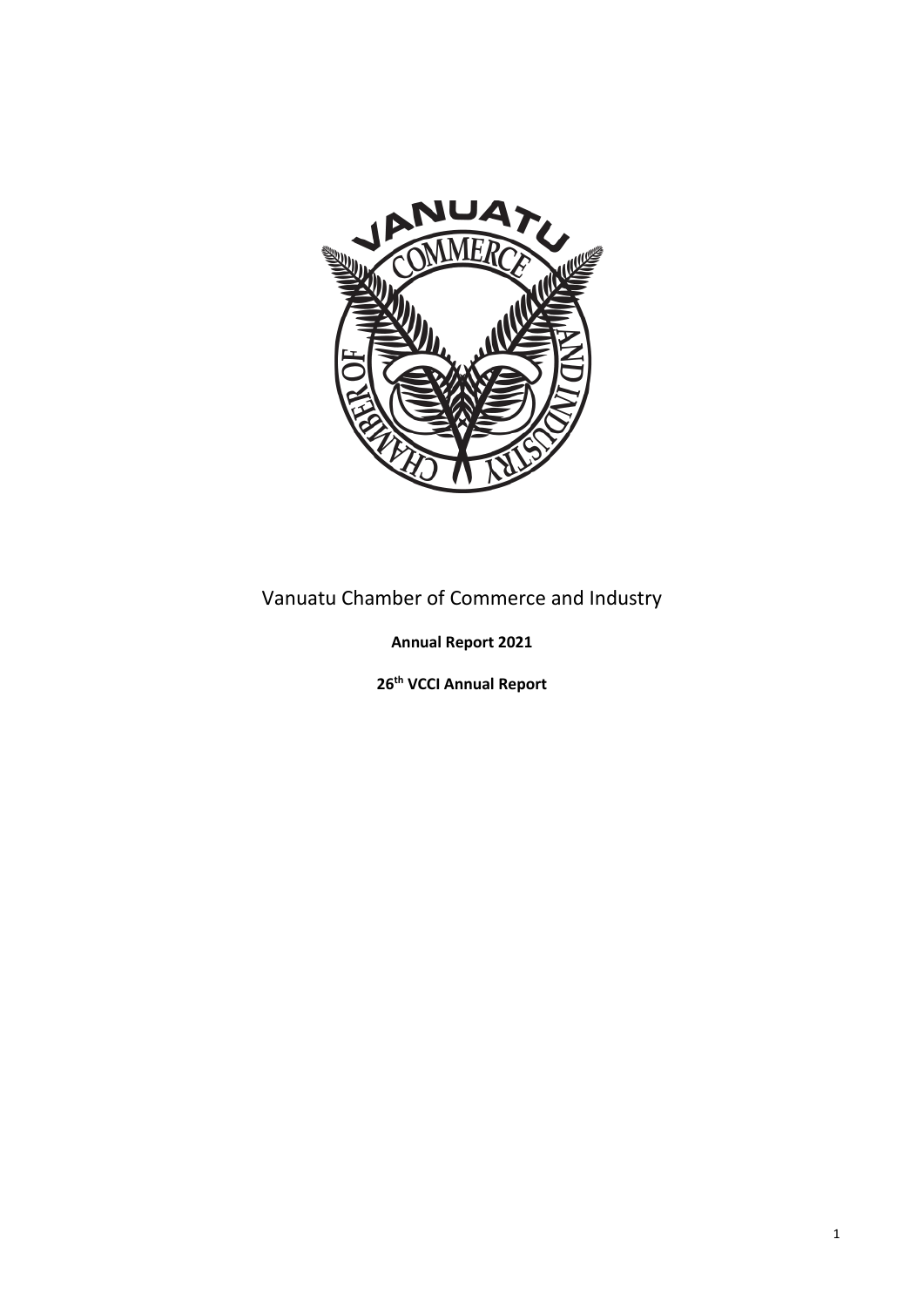# **Contents**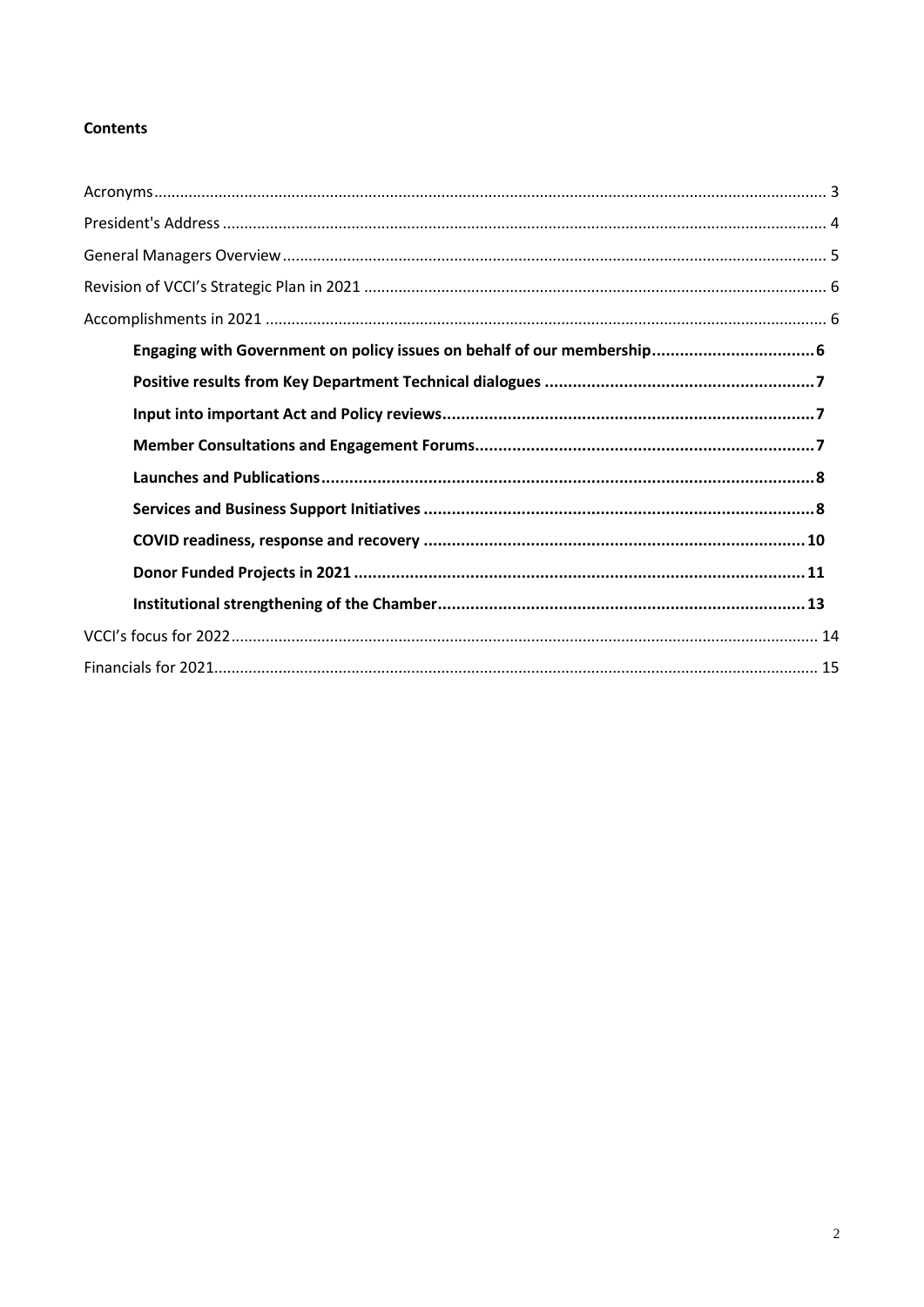# <span id="page-2-0"></span>**Acronyms**

| <b>BCP</b>      | <b>Business Continuity Plan</b>                                                  |
|-----------------|----------------------------------------------------------------------------------|
| <b>BASPs</b>    | <b>Business Advisory Services Providers</b>                                      |
| <b>BLP</b>      | <b>Business Link Pacific Programme</b>                                           |
| <b>BSS</b>      | <b>Business Support Services</b>                                                 |
| <b>CCIV Act</b> | Chambers of Commerce and Industry of Vanuatu Act CAP 236                         |
| <b>DARD</b>     | Department of Agriculture and Rural Development                                  |
| <b>DFAT</b>     | Australian Department of Foreign Affairs and Trade                               |
| <b>EDF11</b>    | European Development Fund 11                                                     |
| <b>ESP</b>      | <b>Employment Stimulus Package</b>                                               |
| GFG             | Governance for Growth                                                            |
| <b>HLLM</b>     | <b>High Level Leaders Meeting</b>                                                |
| <b>IDF</b>      | Industry Development Fund                                                        |
| <b>ILO</b>      | International Labour Organisation                                                |
| <b>LMC</b>      | Luganville Municipal Council                                                     |
| <b>MALFFB</b>   | Ministry of Agriculture Livestock Fisheries Forestry and Biosecurity             |
| <b>MFAT</b>     | New Zealand Ministry of Foreign Affairs and Trade                                |
| <b>MFEM</b>     | Ministry of Finance and Economic Management                                      |
| <b>MOH</b>      | Ministry of Health                                                               |
| <b>MOCC</b>     | Ministry of Climate Change                                                       |
| <b>MSMEs</b>    | Micro Small Medium Enterprises                                                   |
| <b>MTTICNVB</b> | Ministry of Tourism Trade Industry Commerce Cooperatives and Ni Vanuatu Business |
| <b>NDMO</b>     | National Disaster Management Office                                              |
| <b>NSDP</b>     | National Sustainable Development Plan                                            |
| <b>NTDC</b>     | National Trade Development Committee                                             |
| <b>PDNA</b>     | Post Disaster Needs Assessment                                                   |
| <b>PVMC</b>     | Port Vila Municipal Council also Port Vila City Council                          |
| <b>SCBF</b>     | Special COVID-19 Banking Facility                                                |
| SBG             | <b>Small Business Grant</b>                                                      |
| SBO             | <b>Safe Business Operations</b>                                                  |
| <b>SMEs</b>     | <b>Small Medium Enterprises</b>                                                  |
| SOPs            | <b>Standard Operating Procedures</b>                                             |
| <b>TLAC</b>     | <b>Tripartite Labour Advisory Council</b>                                        |
| <b>UNDP CBi</b> | United Nations Development Programme Connecting Business Initiative              |
| <b>UN WfPA</b>  | United Nations Women for Peace Association                                       |
| <b>USAID</b>    | United States Agency for International Development                               |
| VAMU            | Vanuatu Aid for Trade Management Unit                                            |
| <b>VBRC</b>     | Vanuatu Business Resilience Council                                              |
| <b>VFSC</b>     | Vanuatu Financial Services Commission                                            |
| <b>VCCI</b>     | Vanuatu Chamber of Commerce and Industry                                         |
| <b>VEO</b>      | Vanuatu Employers Organisation                                                   |
| <b>WHO</b>      | World Health Organisation                                                        |
| <b>WHS</b>      | Work Health Safety                                                               |
| <b>WSS</b>      | <b>Wage Subsidy Scheme</b>                                                       |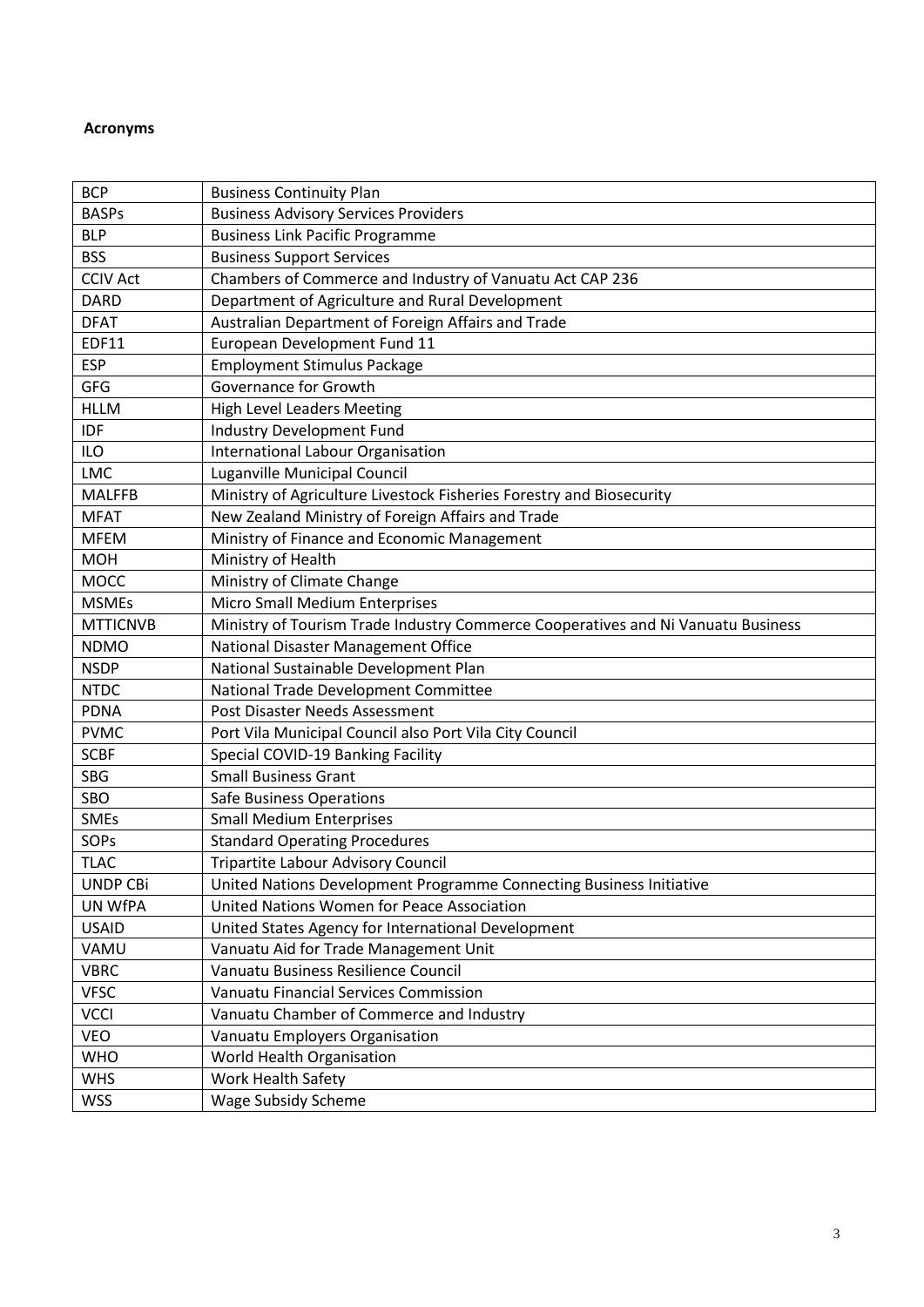# <span id="page-3-0"></span>**President's Address**

### Dear Members,

As President, my mission is to continue the work that had been undertaken by my predecessors and to pay particular attention to the performance of the Chamber in relation to supporting the private sector and working in collaboration with Government.

The VCCI has worked hard to improve its service delivery over the past year and through the difficult times of the COVID-19 crisis. During the second year of border closures and government priorities situation, we organized and facilitated two strategic High Level Leaders Meetings with the Honorable Ministers of Vanuatu in 2021. The objective of these meetings is to discuss key important priorities and agree on how to work together to address the economic challenges and support businesses during the COVID-19 pandemic, the State of Emergency and border closures. It has definitely not been business as usual this year for any of us.

Our members of VCCI are registered business license holders across Vanuatu. In 2021, VCCI benefited from the annual Vanuatu Government grant and continued to deliver more services to support businesses than ever before. In order to effectively deliver these services, donors have stepped in and supported our expanded operations and projects – in particular the Australian Governance for Growth program. I would like to take this opportunity to thank the Department of Foreign Affairs and Trade of the Australian Government and all of our donors, without their assistance VCCI would not be able to meet the needs of the business community.

The attached report gives you an overview of the work by the VCCI team over the past 12 months.

While we are all aware that 2021 was full of unprecedented challenges, I am proud to report that VCCI has stood up to the challenges and delivered exceptional support to its members and our registered business community. In addition, there has been significant work on partnerships with key stakeholders, including and in particular the Government of Vanuatu.

At the 2022 Annual General Meeting we will proceed to elect 8 new Council members representing Financial and Commercial Services, Large Businesses, Small Businesses, Tourism, Manufacturing, Construction, and Land Transport. We hope that the Council members who do join the VCCI Council will continue to assist the business community to the best of their ability and help navigate the challenges we will inevitably face in 2022 moving forward towards borders reopening and recovery.

Thank you for the opportunity of serving as President of the VCCI in 2021.

Respectfully Submitted,

Antoine Boudier, President **Dated: March 2022**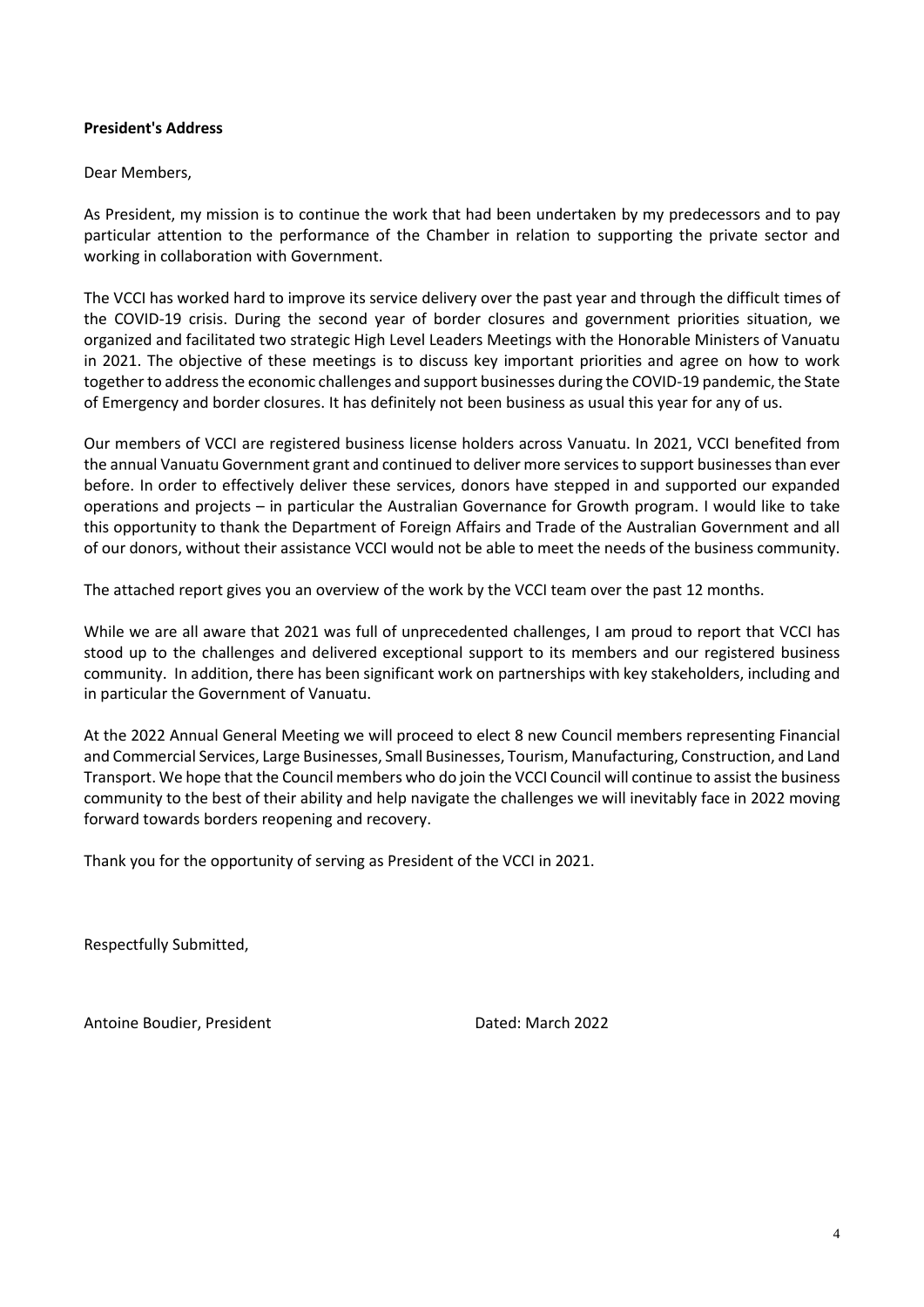#### <span id="page-4-0"></span>**General Managers Overview**

I would first like to acknowledge the hardships faced by many of you in 2021. Vanuatu's business community has proved that it is a resilient one. And we hope that offering our services we have made the journey through the COVID-19 crisis easier for you, where possible.

The mission of VCCI under its new strategic plan 2022-2026 is to support the private sector in making a unique and significant contribution to the achievement of the National Sustainable Development Plan's goals and the Vanuatu Recovery Strategy 2020-2023 objectives, by delivering services that produce value for VCCI's membership, Government and other valued stakeholders.

VCCI remains committed to supporting the development of policies, strategies, legislation, regulations, treaties, agreements and initiatives that enable businesses to grow in ways that are sustainable, have positive impacts on the economy, society and the environment.

I take this opportunity to thank all VCCI Council members, members of the VCCI sub-committees, in particular the Vanuatu Business Resilience Council, and our business members for their continued feedback, engagement, effort, support, and commitment to strengthen our work.

I would also like to thank all VCCI staff and Business Development Adviser for their inputs, continuous hard work, strong support, dedication and commitment to deliver the activities and services throughout 2021.

Lastly, I sincerely thank the Vanuatu Government for their continuous support in providing the annual institutional body grant, Ministry of Tourism, Trade, Industry, Commerce, Cooperatives and Ni Vanuatu Business, development partners, and our clients for their long-standing support and contribution to strengthening the VCCI.

In conclusion, I wish to highlight the positive steps we have taken to create the new normal of open Government Business dialogue, of collaboration and working relationships, with the participation of Honourable Ministers and Director Generals in the two High Level Leaders Meetings in 2021.

Best regards,

Astrid Boulekone General Manager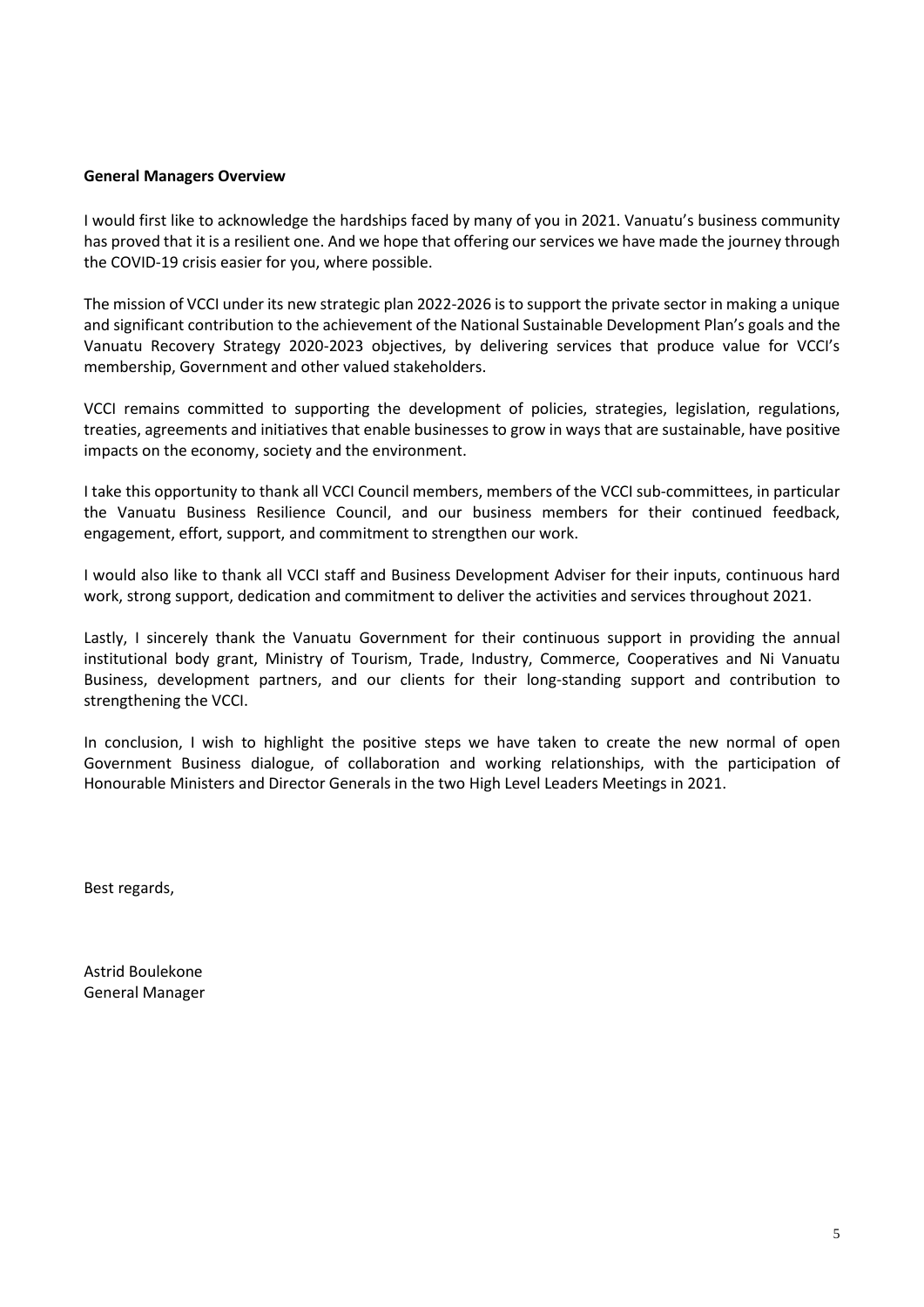# <span id="page-5-0"></span>**Revision of VCCI's Strategic Plan in 2021**

Mid 2021 VCCI went through a collaborative review process to refocus its strategic plan and direction. From this, VCCI has condensed its key focus areas, with a prioritization on advocacy and partnerships. It is VCCI's mission to support policies, strategies, legislation, regulations, trade agreements and initiatives that enable businesses to grow in ways that are sustainable and positive for the economy, society and the environment.

When engaging with Government and others, it is impossible for VCCI to represent the diverse views, ideas and interests of every Vanuatu businessperson. What it can do, and will do, is to facilitate national conversations and provide awareness back to Government on issues that are affecting businesses. VCCI will continue to advocate and lobby for improvements to the ease and cost of doing business in Vanuatu on behalf of its business membership

VCCI's Mission is to:

- $\circ$  To make a unique and significant contribution to the achievement of the National Sustainable Development Plan Goals, by delivering services that produce value for VCCI's membership, Government and other stakeholders; and
- $\circ$  To support policies, strategies, legislation, regulations, agreements and initiatives that enable businesses to grow in ways that are sustainable, having positive impacts on the economy, society and the environment.

During the strategic planning process of 2021, a new vision statement for the organization has been created, based on the Economic Goal 1 of *Vanuatu 2030 – The People's Plan*:

'Supporting Vanuatu's economy via a stable and prosperous business community, encouraging trade, investment and providing sustainable business opportunities for all members throughout Vanuatu.'

# <span id="page-5-1"></span>**Accomplishments in 2021**

VCCI's flexibility, adaptability and ability to pivot quickly to meet the needs of our members allowed us to continue to reach and support businesses across all sectors in 2021. With a focus on resilience and sustainability of our COVID affected businesses, supporting Government initiatives, while working on preparing the private sector for COVID via safe business operations shaped our work plan.

# <span id="page-5-2"></span>**Engaging with Government on policy issues on behalf of our membership**

# *High Level Leaders and Technical Dialogue with Government Officials*

VCCI organized and facilitated two high level meetings in 2021. These meetings brought together the Prime Minister, Deputy Prime Minister, Minister for Finance, Minister for Trade and Minister for Health and other distinguished members of Government to discuss issues affecting the private sector, and ways forward. *This collaboration resulted in the planning of the second stimulus package*, specific tariff changes to import duties, and the recognition of the need to plan appropriately for an eventual border opening. In conjunction with these meetings, VCCI worked specifically with key departments to find solutions to ease of doing business for our membership.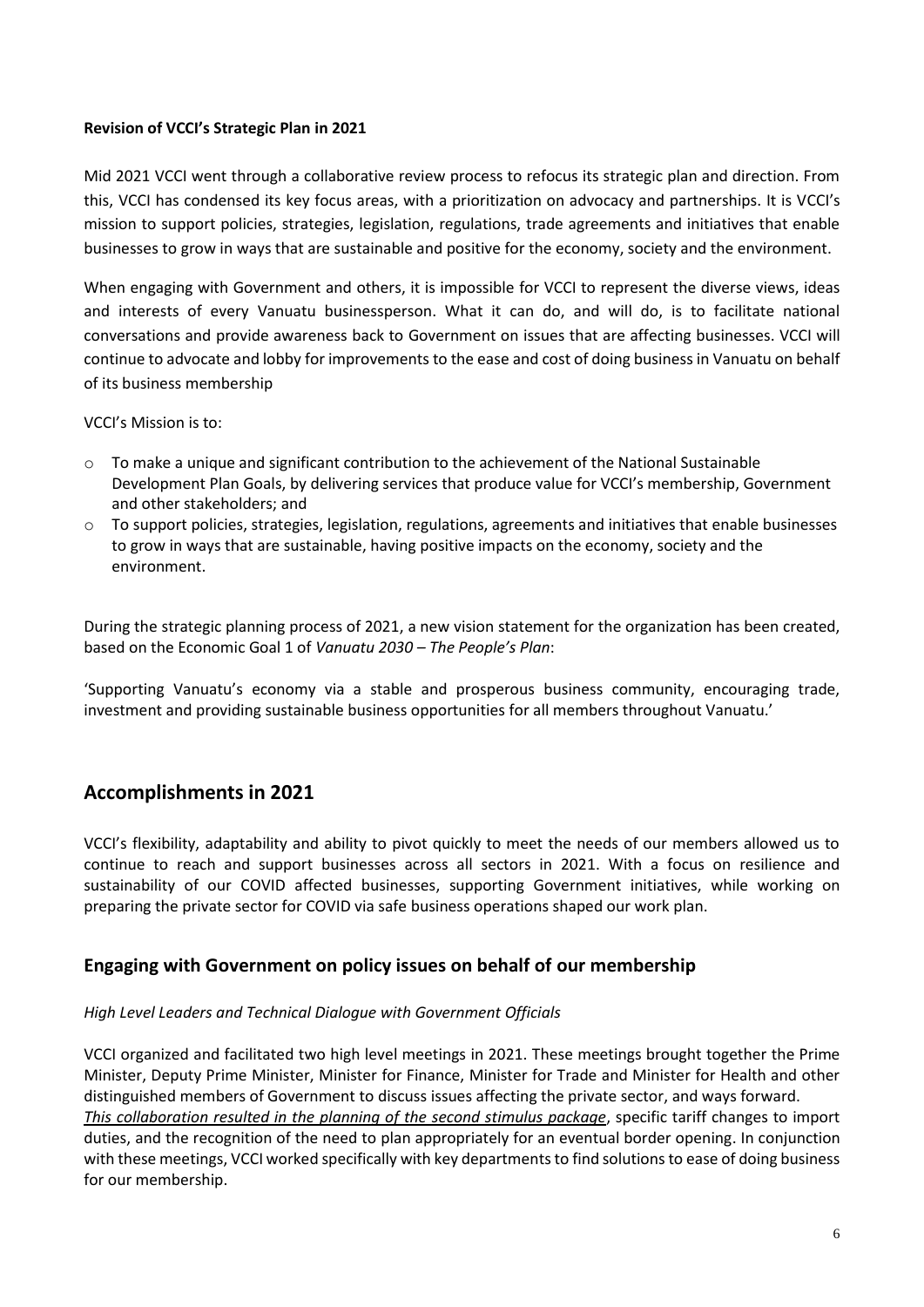# <span id="page-6-0"></span>**Positive results from Key Department Technical dialogues**

- Department of Customs and Inland Revenue led to amendments to import duties, excise taxes, and export duties in Import Duties Act Amendment Order no.10 of 2022.
- Department of Health led to revision of Essential Services list and Standard Operating Procedures for essential services to continue to operate at COVID-19 alert levels from 1 to 3
- Shefa Health solving of logistics planning and transport for the Vaccination Roll out Program in Port Vila and Efate
- Department of Tourism delivery of safe business operations training to non-tourism businesses across 4 provinces
- Provincial Councils review of legality of newly introduced bylaws affecting businesses
- Department of Water Resources revision of bore water commercial users fees
- Department of Public Works to action maintenance of drainage system in CBD areas
- Department of Energy concerns and issues affecting businesses raised via the Vanuatu Sustainable Energy Investment Forum
- MOU developed between Vanuatu Post, Vanuatu Terminal Services, Air Vanuatu, Ministry of Trade (Department of Industry) for a reduced tariff on small parcels (1-5kg) of Vanuatu made branded products.
- Vanuatu Business Resilience Council initiated a draft MOU with the NDMO to create a partnership between private sector and humanitarian response support to the Government.

# <span id="page-6-1"></span>**Input into important Act and Policy reviews**

Throughout the year VCCI represented the private sector in consultations with Government on important Act and Policy reviews such as the review of Employment Act CAP 160, Labour (Work Permit) Act, the Changes of the Reserved Occupations List, Business License Act, Remote Workers Visa policy, Economic Development Zone policy development, National Ecommerce Strategy, New Caledonia Vanuatu Bilateral Trade Agreement meetings of DoET, and the Bill for the Small Business Development Act.

VCCI also participated in the Tripartite Labour Advisory Council to represent employers, Stimulus Steering Committee of Department of Finance, Industry Development Fund Board, Cooperatives Development Fund Board, VNSO National Population and Households Census Steering Committee, Labour Mobility Working Group coalition, Skills and Labour Industry Working Group coalition, Cooperation on COVID-19 Safe Business Operations in Tourism and other sectors, and sat on the National Trade Development Committee, the MSME Financial Working Group under the Reserve Bank, and Trade Facilitation Steering Committee.

VCCI ensured that the voice of representing the business community was raised through its representatives on issues and concerns for the best interest of businesses during the COVID-19 border restrictions.

# <span id="page-6-2"></span>**Member Consultations and Engagement Forums**

Government and Private Sector Tourism Event held on 17 May at Holiday Inn – this event provided updates and information based on key questions from the tourism operators, focusing on travel corridor planning, future of Air Vanuatu, and national economic recovery planning by MFEM. Over 150 business owner/operators from the Tourism Sector were in attendance.

Bisinis Toktok forums held on 21 and 22 June in Santo – these events provided business owners and operators information on the Tamtam Bubble (VTO), Health and Vaccination roll out program briefing (Department of Public Health), and support services available to businesses via VCCI.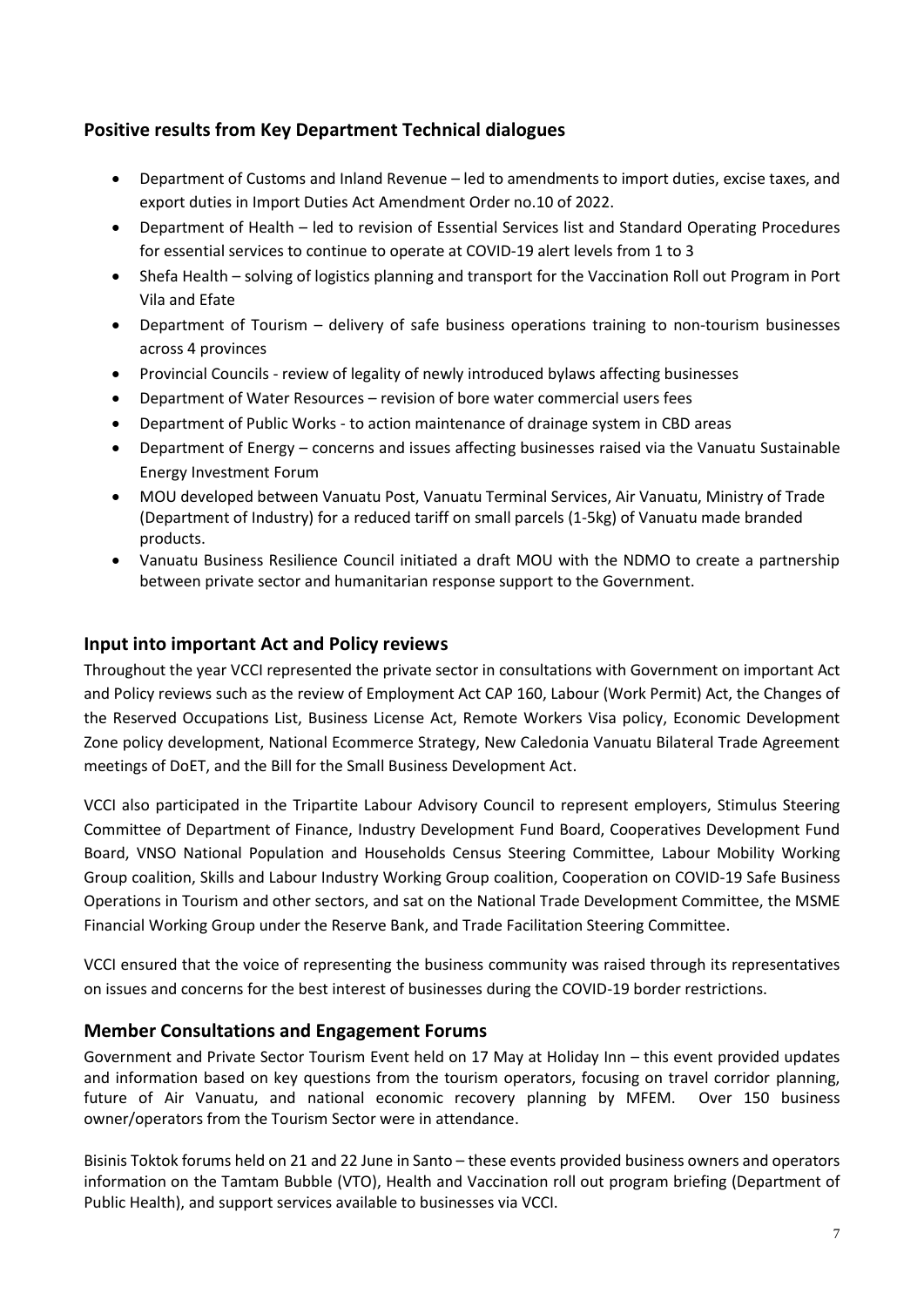E-banking events were organized and facilitated by VBRC in Port Vila, Luganville, and Lenakel over the third quarter of 2021, designed to bring together all 4 commercial banks to provide information to the public via a open day events, where bank staff could promote their services and the public could learn more about ebanking and its benefits during COVID times. The events were targeting business owners and operators not using online banking services.

Santo/Sanma Business Subcommittee meetings – a sub-committee of VCCI was formed in July 2021 to input into the capital's Council and to provide business information dissemination in Santo.

# <span id="page-7-0"></span>**Launches and Publications**

### **Employers Guidebook**

The VCCI Employers Guidebook was launched by Hon. Deputy Prime Minister and Minister of Internal Affairs at the Labour Day Celebrations organized by Department of Labour along with TLAC members on 30 April 2021.

The Guidebook was developed to assist Employers navigate Employment Law in Vanuatu. It is available in all 4 languages (English, Bislama, French and Chinese), is also available online and in hard copy. Accompanying the guidebook is an online contract builder tool, which provides step by step guidance on creating employment contracts for businesses and their employees. This can be found on the VCCI website <https://vcci.vu/resources/employment-contract-builder/>

#### **Vanuatu Private Sector Economic Update October 2021**

In October 2021 VCCI launched the **Vanuatu Private Sector Economic Update.** The purpose of this report was to provide an update 'one year on' to the September 2020 Vanuatu Economic Outlook Report. The initial report was written to assist both the public and private sector understand how businesses are faring during the ongoing economic crisis caused by the global COVID-19 pandemic. [https://vcci.vu/wp](https://vcci.vu/wp-content/uploads/2021/12/Vanuatu-Private-Sector-Economic-Update.pdf)[content/uploads/2021/12/Vanuatu-Private-Sector-Economic-Update.pdf](https://vcci.vu/wp-content/uploads/2021/12/Vanuatu-Private-Sector-Economic-Update.pdf)

### **Employment Vanuatu**

In December 2021 Department of Labour (DOL), in partnership with the International Labour Organisation (ILO), VCCI, and the Vanuatu Council of Trades Union (VCTU) launched a new web platform for job seekers and employers.

The new platform, EmploymentVanuatu.gov.vu, is specifically designed for 3 segments of the working population: employers, job seekers and self-employed workers, contractors or service providers. A fundamental outcome of this platform is to have a system that provides the DOL with updated labour market data.

### <span id="page-7-1"></span>**Services and Business Support Initiatives**

### **Second Stimulus Package application support**

VCCI was engaged in the Second Stimulus roll out via an agreement with MFEM, providing application support to over 2000 businesses across 4 provinces. A team of 4 support officers worked full-time from 23 July to 30 September 2021, assisting business license holders to apply for the Small Business Grant and Wage Subsidy Scheme in Efate, Tanna, Santo, Malekula and Anytieum. This support would not have been possible without a small grant from the New Zealand High Commission.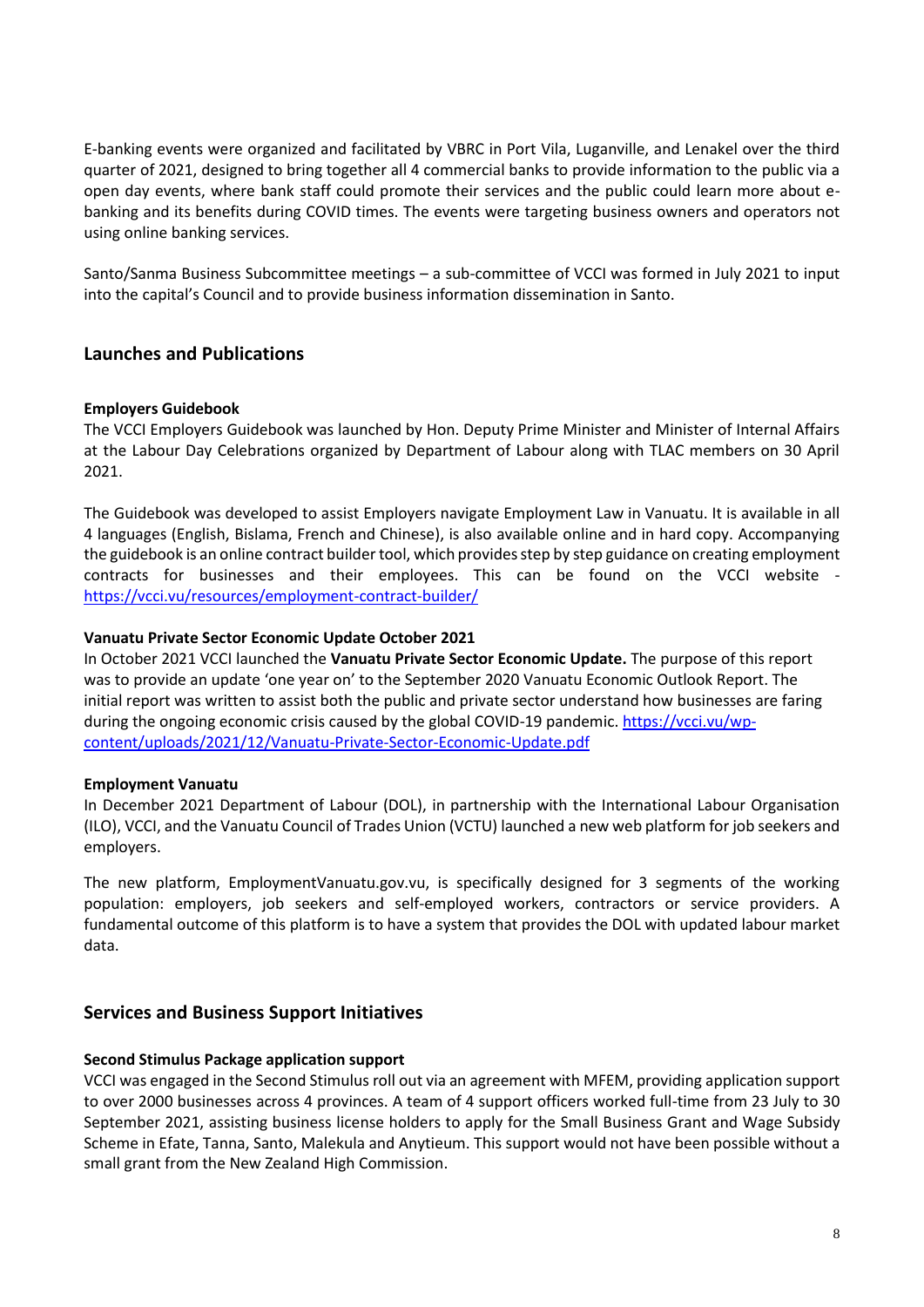### **Workshops and Trainings**

VCCI was engaged by the International Labour Organization to train 40 Government and Private Sector trainers across the Pacific region – Vanuatu, Fiji, Tonga, Palau - to be able to deliver Business Continuity Planning training, developed by the Vanuatu Business Resilience Council in 2019. This training has been recognized regionally as the leading business resilience training toolkit available. It has become crucial to business survival over the COVID effected period of 2020 to now.

In addition in collaboration with the Department of Tourism and Department of Public Health, VBRC via VCCI has provided accredited Safe Business Operations training in Efate, Santo, Tanna, and Malekula to the formal business sector to 1,800 businesses' Safety Officers plus videos.

#### **Business and Life coaching**

The service is provided in two components, individual business and life coaching sessions and workshops. The purpose of the life coaching is to encourage and counsel clients on a range of personal and professional challenges particularly around stress and management of the changing work/life environment. The business coaching is to support the establishment of clear and appropriate business goals and supporting the development towards these.

Watch video here: <https://www.youtube.com/watch?v=J-0ACQUiDu0>

Business and Life Coaching on a one-to-one basis was provided to 68 clients during 2021 in Efate and Santo. Via workshops Business and Life Coaching was accessed by over 300 business participants in Efate and Santo.

#### **One on One Business Mentoring**

This service provided free business support over a 6-month period to selected small to medium sized businesses in Port Vila. A mentor (Vanuatu business person) was provided to clients, for a six-month period, providing up to weekly one on one support to look at and strengthen all parts of the client's business – from financial management to marketing to HR management.

These inputs have resulted in improved business performance, and raised the confidence of the clients. The service also included access to technical workshops and external learning opportunities.

During 2021, 28 business owner/operators from in a variety of industry sectors including construction, retail, restaurants and handicraft vendors all graduated from this program with enhanced business skills.

#### **Business Planning support**

Over an 8-week intensive group workshop schedule, businesses were taken through all the facets of business to strengthen their knowledge and approaches to ultimately develop a 5 year business plan, with support from coaches.

This pilot approach was deemed extremely successful, with all 10 participants reporting great satisfaction and improved skills development, as well a 5-year goals which will help guide their business decision making. This pilot will be expanded in 2022 to reach clients in Santo and Tanna.

#### **Workshops and Skills Development opportunities**

In 2021, over 2,000 individuals attended VCCI's business skills and soft skills development workshops, across 4 provinces. The workshop program was developed to support business skills development, business resilience and personal development support during difficult times.

The workshops were based on a range of skill sets and personal development topics, all to assist business men and women, including: Financial management – understanding profit and loss, cash flow, and product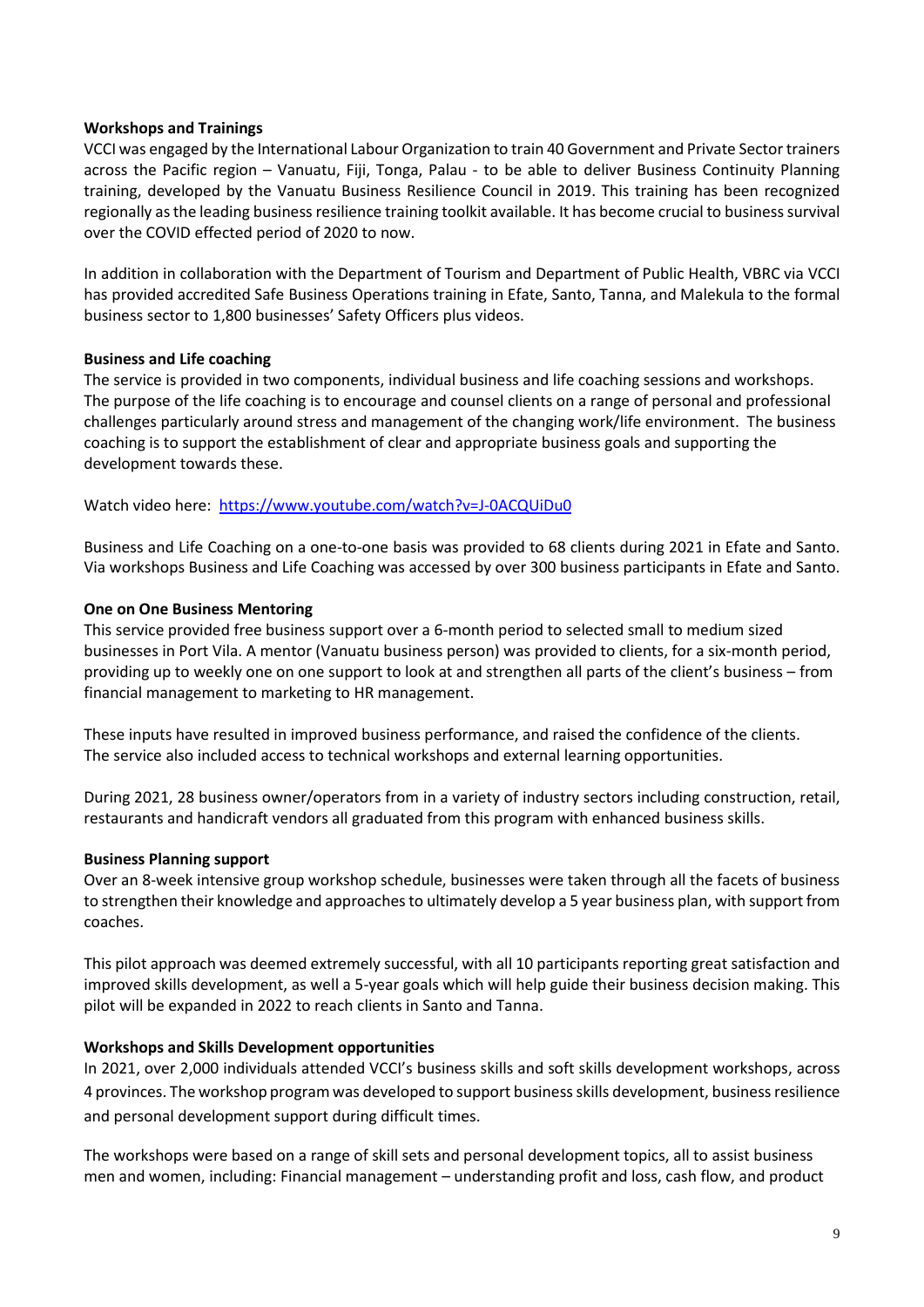pricing: Marketing and sales - including product innovation, market identification and using social media to grow your business: Soft skills including dealing with change, personal organization and time management.

# **Export Pathway Support**

VCCI is directly supporting local businesses to access new export markets in the new post COVID-19 economy.

Working with the country's leading specialist in HACCP and organics certification Mr. Dion Palu we have been able to support potential exporters of food and beverage products, offering the necessary guidance to achieve HACCP audit ready and organic certification.

As well as supporting businesses VCCI has been able to extend its support via Dion's expertise to the Vanuatu Bureau of Standards and Department of Bio-Security where he has been assisting staff to strengthen their operations and procedures (SOPs).

12 businesses were assisted and supported for the HACCP certification and organic certification in 2021, with 4 businesses attaining the HACCP certification during this time.

# **Communications and information sharing**

Communications with our business members remains an important focus of VCCI. Relevant and up to date information is provided to businesses via the VCCI Business News to 4,000 email subscribers at least once a week, via VCCI Facebook page with over 7,000 followers, via our website, radio talk back shows, and articles in the newspaper.

### **Office opening in Santo**

Due to multiple requests from our membership a VCCI office has been opened in Luganville on 15 October 2021. One of our business support services officers is there 2 weeks out of 4, while businesses being supported also by the newly formed Santo business sub-committee.

# <span id="page-9-0"></span>**COVID readiness, response and recovery**

In 2021, VCCI and its coalition partners (Department of Tourism, APTC, World Vision and VITE) developed a WHO approved training toolkit for the private sector in safe business operations.

VCCI rolled out Safe Business Operations training to over 1,800 businessesin Efate, Santo, Tanna, and Malekula (as mentioned previously).

VCCI also developed a website to support its COVID-19 Ready activities, producing downloadable resources for businesses, 5 videos in Bislama, industry sector Standard Operating Procedure templates in collaboration with the Ministry of Health and Public Health Department, and legal advice on employment law and COVID. <https://vcci.vu/covid-ready/>

VCCI also worked in partnership with Shefa Health, and its vaccination roll out program, providing logistics support, staffing support and transport over the last quarter of 2021, leading to thousands of community members outside of Port Vila Municipality receiving their first dose of vaccine.

VCCI also produced 12 videos pushed via social media on the importance of getting vaccinated, while also hosting bi-weekly talk shows on FM 107 to promote COVID preparedness, SBO training and getting vaccinated, alongside representatives from the Ministry of Health.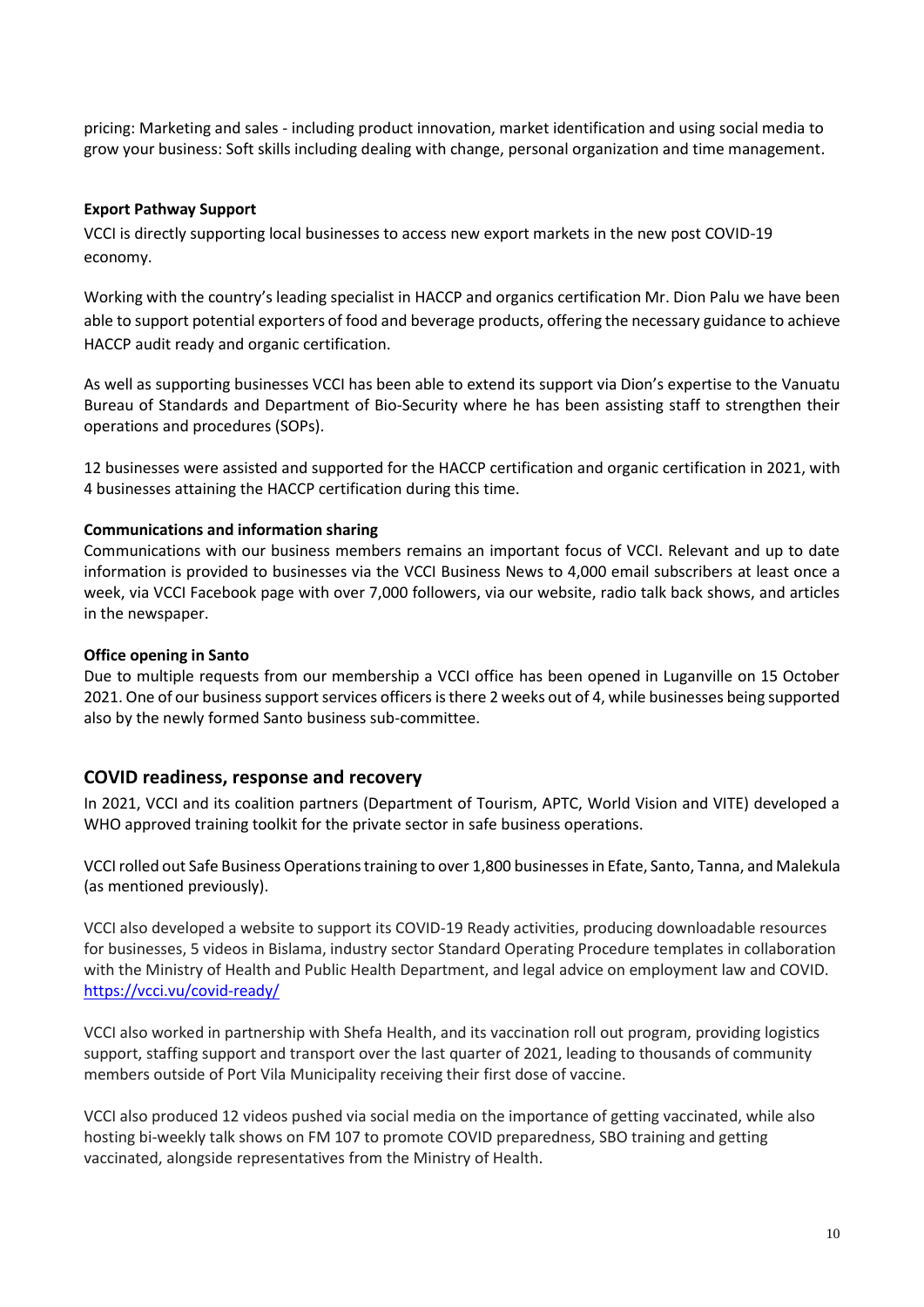# <span id="page-10-0"></span>**Donor Funded Projects in 2021**

### **Funding for National Manager position, Vanuatu Business Resilience Council**

The Vanuatu Business Resilience Council, hosted by the VCCI, provides a coordination mechanism for local private sector actors to engage with government and key stakeholders on resilience building, response and recovery initiatives. The VBRC provides a platform for businesses to both manage impacts to themselves, and support government, civil society and development partners to build resilience and respond to disasters and emergency events in a variety of ways.

The National Manager role was supported in 2021 via donor funding from USAID Climate Ready regional program, run out of Fiji, and the Connecting Business initiative, UNDP. Additional funding from CBi, under the management of the National Manager, was utilized to produce business climate ready knowledge management materials, and a research paper on uses for blockchain technology in the Vanuatu context.

The VBRC represents the **private sector** on the National Advisory Board on Climate Change and Disaster Risk Reduction (NAB) as an observer, representing local business and industry.

### **UNWomen in Business Support Program**

The Phoenix Women in Business Project is a COVID-19 response project funded by the Women's Peace & Humanitarian Fund, with technical support from UN Women and is only one of 5 such grants awarded in the Pacific and the first time Vanuatu has received such funding. This project focuses on providing the participating women business owners with the tools to endure the current period of economic downturn, then supported to grow their business the right way - The core focus of this is to accelerate economic recovery by providing targeted support to women small business owners who in turn will lead the economic recovery of their communities.

It also includes a women in leadership focus, with capacity building in this area delivered by DFAT's Balance of Power regional program.

VBRC engaged VCCI to implement the project (not having any staff themselves). VCCI has provided specialist support to these women lead businesses over a one-year period. This has included a mix of life coaching sessions, one on one business mentoring, business skills coaching and leadership skills development. The approach has been to ensure workshops are delivered by industry experts and specialists engaged to support where required to ensure that the program is tailored to the specific needs of these women and their businesses. The relationship built between women and their coaches, trainers and mentors has proven especially important to building confidence and implementing the learning in real life situations.

After 7 months of intensive support the women were supported to develop detailed individual business plans. The women then presented these plans to a selection panel, along with a grant request of up to 1MIL vatu, as per the program design. The panel was made up of X, X and X, and grant amounts issued were based on a scoring matrix including their commitment to the program, attendance records, attitude and outputs via workshops.

Grants were issued in November 2021. Early indicators demonstrate that as a result all businesses are now registered for VAT and also paying VNPF for their increasing staff numbers.

### **Oxfam Unblocked Cash Program**

The compounding impacts of COVID-19 and Tropical Cyclone Harold in Vanuatu as well as ash fall issues in Tanna resulted in a significant reduction in income and livelihoods across Vanuatu, particularly amongst households with pre-existing vulnerabilities. In order to address the needs of the people Oxfam in Vanuatu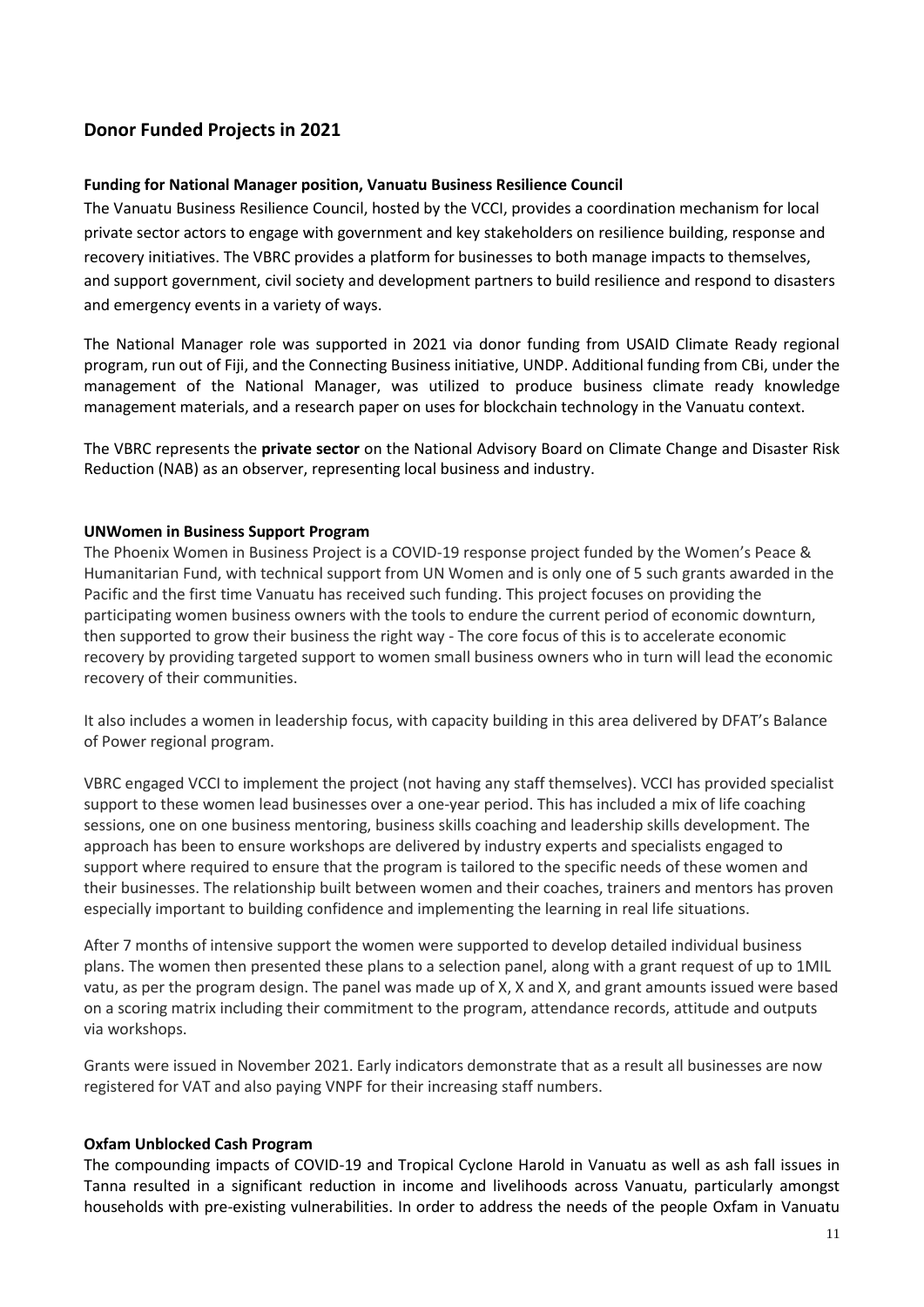has deployed a large-scale cash transfer response across Santo, Tanna and Shefa islands. Oxfam has implemented their proven approach for humanitarian response/emergency recovery here in Vanuatu – an Unblocked Cash response. VBRC and VCCI have partnered with Oxfam to provide selection services, training, and support to the shops, stores, transport operators (road and sea) and market vendors that form the backbone of the program's vendor network.

Rather than receiving funds in the form of cash or food supplies, the recipients in this program are being provided with a way to pay for goods and services via a "tap and pay" card that allows recipients to pay for any goods that stores across the network are selling. The stores are equipped with a smart phone app that processes the payment directly to the shop's bank account. This response is unique as it allows the beneficiaries the choice in what to purchase that best suits their recovery needs. So local stores continue to work supplying goods and services to the households. With this system, no cash money exchanges hands and all transactions, including what is being purchased and where, is fully traceable, and is available via an online dashboard monitored by Oxfam and partners.

VCCI has registered, trained, and supported over 370 vendors in the 3 provinces to join this program. These vendors include pharmacies, market vendors, hardware stores, buses and boats, small community shops, utility providers and more. In the Shefa response, the team have also set up a special free bus service to assist the beneficiaries living with disabilities, allowing them access to go and do their own shopping and freedom to choose what they need.

# **Industry Development Fund (Aelan Bisnis) Support Project**

In early 2021 VCCI was informed that their NPP titled *'Start Smart' Agriculture Sector Expansion Support project –Business Services in Santo and Tanna* had been approved.

The purpose of the initial NPP was to support investments being made into the agri-business sector via EDF funding through MALFB and MTTICNVB. The initial NPP's activities were designed to complement and strengthen the planned investments by MALFB and MTTICNVB into increased agricultural production at provincial level for domestic and export markets.

VCCI proposed the expansion of its existing business support services to two provincial level locations for the first instance, selecting Santo and Tanna as largest market operators.

In May 2021, a meeting was called by in-country team leader for the EDF11 program Mr Nik Soni. During this meeting a request was made for VCCI to support via its NPP the successful agri-business and manufacturing/value addition businesses applying for the Industry Development Fund, to go live mid-year. The fund was to be offered for businesses in both Efate and Santo. VCCI agreed and awaited the process to begin under the direction of the Department of Industry.

In June, VCCI was asked to nominate a representative to the IDF Board. By the end of the application round and review process performed by the IDF selection panel in late September, a total of only 9 applications were approved in the first round for Efate and 11 for Santo. VCCI offered it services to assist in increasing this number so that the EDF11 grant allocation of 150MIL could be utilized in 2021 and not lost back to the EU, and more locally owned and run businesses could benefit from the grant scheme.

VCCI reviewed the shortlisted applications and met with each. The businesses were recommended to work with a VCCI mentor to improve their investment proposal and re-apply. This support was provided during the month of September (Efate) and November (Santo). Upon reapplication, a total of 35 locally owned businesses were successful in their applications across both islands.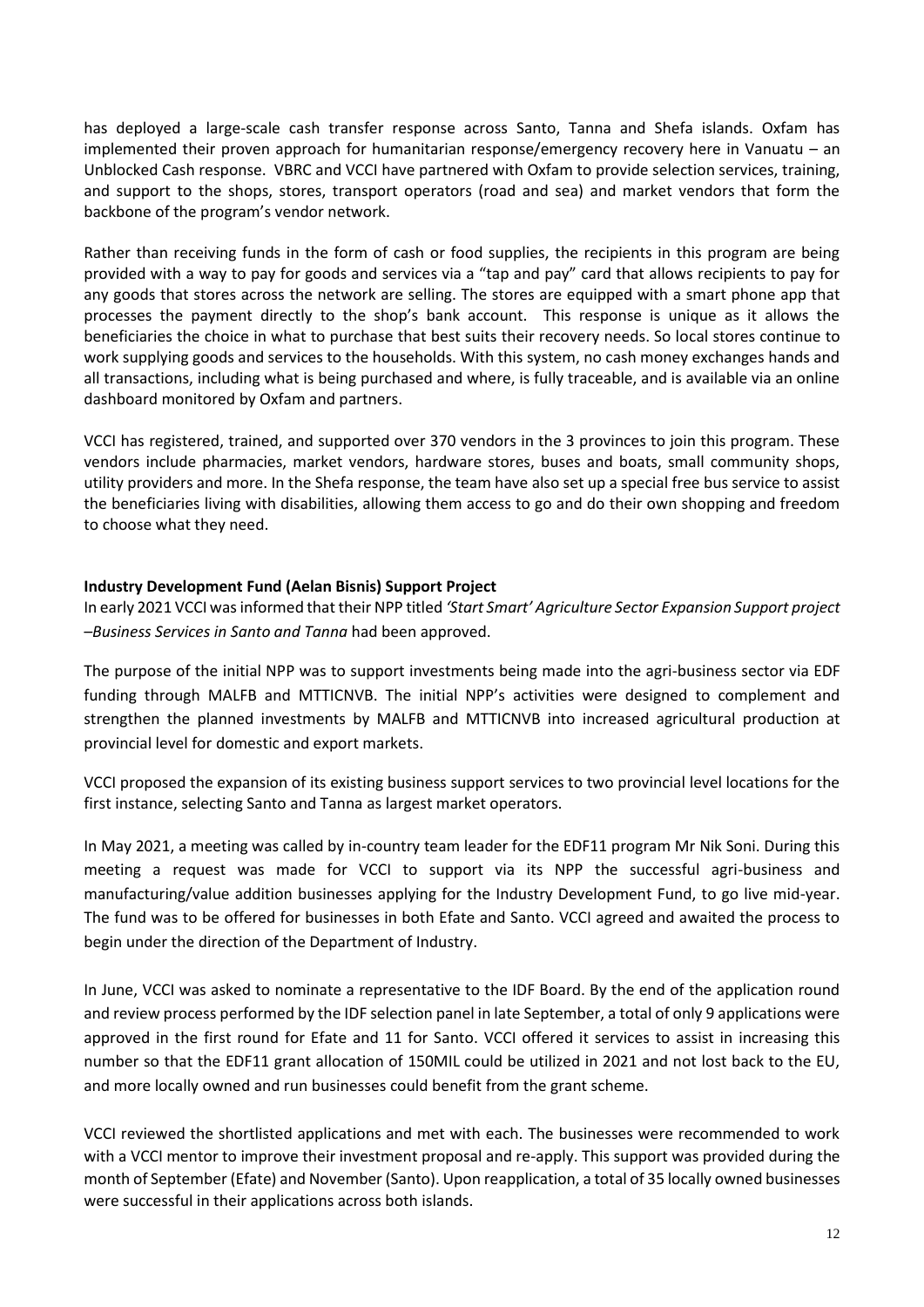The remaining applicants, whose knowledge and general business skills were in need of more basic development were offered a specifically designed 6-week support program of capacity building and skills development in a range of business management areas. This course was completed in December 2021 with all participants completing a 5 year business plan with their mentors.

In 2022, VCCI will focus on supporting the 35 beneficiaries of the IDF grant scheme across Efate and Santo islands, leading to a higher success rate of businesses being able to confidently expand and prosper due to grant funding.

**Business Link Pacific (BLP) Program - Ministry of Foreign Affairs and Trade, New Zealand Government**  This regional program has been running since 2018, with over 390 businesses benefiting from Business Link Pacific (BLP) services - access to practical and affordable business advisory services from the BLP Vanuatu Business Service Network.

In 2021, 154 SMEs were assisted with a subsidy to access business advisory service providers. A COVID response support initiative launched in 2021 received 80 BLP Adaptation Grant applications, with clients assisted with submissions by VCCI's BLP Program Manager. 68 Adaptation Grant applications have gone through Peer review and are awaiting validation by BLP.

# <span id="page-12-0"></span>**Institutional strengthening of the Chamber**

VCCI started the review of the CCIV Act under funding of EIF of VAMU, Ministry of Trade, in 2021. After research and analysis including survey consultation with VCCI Council and businesses, a proposed draft amendments CCIV Act is currently under consultation process with government officials and provinces through face to face and online meetings depending on COVID-19 conditions under the Public Health Emergency Declaration. After the submission of the draft legal instructions document as COM paper to Council of Ministers, the national consultations or validation workshop of CCIV Act Review based on bill with amendments drafted by Office of AG is to be held by June 2022. This is the final step before submission of the bill for CCIV Act amendments to Parliament by November 2022.

# **Staff**

With the starting up and closing off of several donor funded projects, VCCI welcomed and farewelled many people in 2021.

The VCCI team grew by 1 full-time staff member joining the Business Support Services team, funded by a donor. Our new Receptionist joined us on in April 2021, new Administration Officer joined us in October 2021 and new Gardener/Handyman joined us in June 2021, replacing existing staff members who had left, under our Government grant.

# **Council**

In April 2021, VCCI held its annual AGM, with 3 new members joining the Council. These were Mrs. Galia Hubbard representing Tourism, Mr. Sheng Lee representing Financial and Commercial Services and Mrs. Millie Ogden representing Utilities.

4 representatives were re-elected in the VCCI Council, namely Mr. Antoine Boudier representing Large Businesses, Mr. Loic Bernier representing Financial and Commercial Services, Mrs. Julia Johnstone representing Air Transport, and Mr. Mark Pardoe representing Shipping.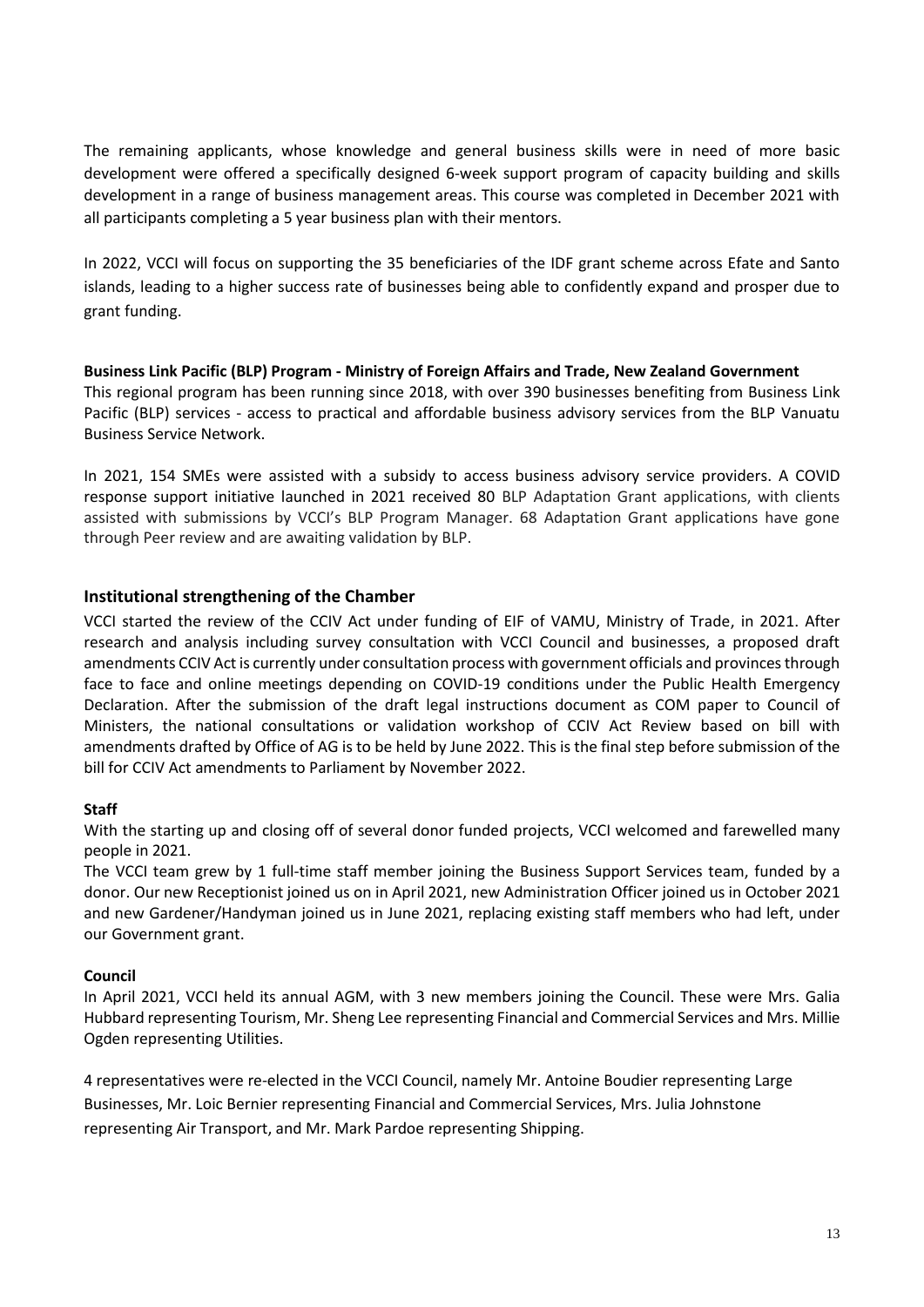# <span id="page-13-0"></span>VCCI's focus for 2022

VCCI's new Strategic Plan provides a clear roadmap for focus areas for the Chamber for 2022. VCCI will continue our response to counter the adverse effects of COVID-19 and border closures on our business members, while focusing on the nation's economic recovery, border reopening, and activities aligned with the National Sustainable Development Plan's Goals and the Vanuatu Recovery Strategy.

VCCI plans to continue its constructive and productive engagement with the Vanuatu Government, and to deepen its relationship with supportive donors, while supporting and representing our members.

The VCCI remains focused on completing the review of the Chambers of Commerce and Industry of Vanuatu Act CAP 236, as well as implementing various projects and activities including the IDF Aelan Bisinis Support Project to deliver services to businesses in the provinces in Efate, Santo, Tanna and Malekula to complement and strengthen the planned investments by MALFB and MTTICNVB into agriculture, industry and export to increase agricultural production at provincial level for domestic and export markets.

# **2022 priority deliverables:**

- Well informed, constructive engagement with Government on behalf of our membership, including on the anticipated Private Sector Development Policy
- Accessible help for businesses across three key provinces in person, by email, on the phone; in English, French and Bislama
- A national business conference in 2022
- Private Sector Economic report 2022
- Lobbying and advocacy in relation to the prioritization of infrastructure development
- Completion of the CCIV Act review and amendments

The VCCI is continuing to implement its transformational strategy under the new VCCI's **Strategic Plan 2022- 2026** that aligns with NSDP goals including new vision, mission and values, new structure, clear outcome objectives, strategies to achieve objectives, and an evaluation matrix.

The new VCCI's **Business Plan 2022-2024** has specific deliverables/outputs split between core budget (Government appropriation) and donor funded projects, roles and responsibilities, and budget forecasts.